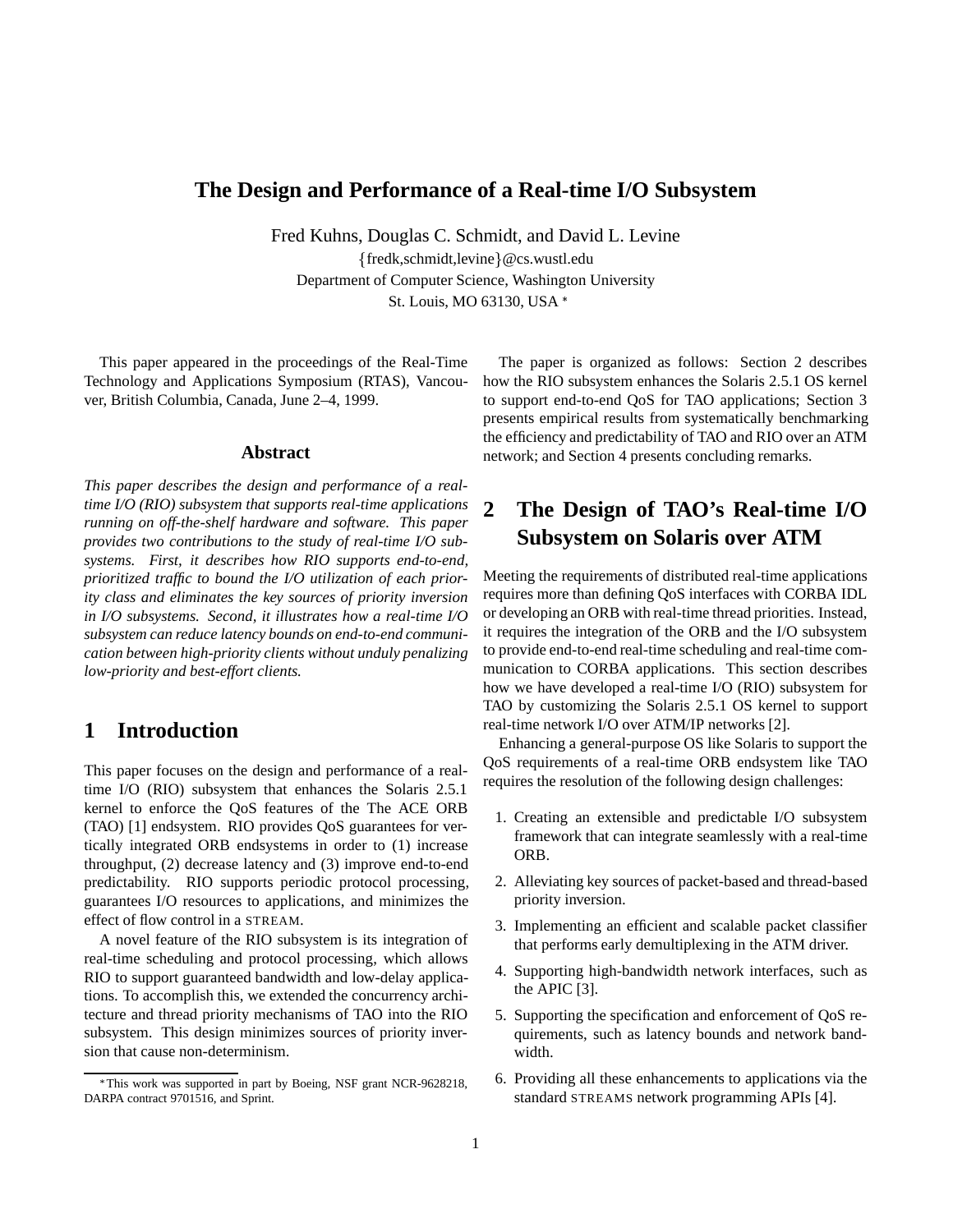

Figure 1: Architecture of the RIO Subsystem and Its Relationship to TAO

This section describes the RIO subsystem enhancements we applied to the Solaris 2.5.1 kernel to resolve these design challenges. Our RIO subsystem enhancements provide a highly predictable OS run-time environment for TAO's integrated real-time ORB endsystem architecture, which is shown in Figure 1.

Our RIO subsystem enhances Solaris by providing QoS specification and enforcement features that complement TAO's priority-based concurrency and connection architecture [5]. The resulting real-time ORB endsystem contains user threads and kernel threads that can be scheduled statically. As described in [1], TAO's static scheduling service runs off-line to map periodic thread requirements and task dependencies to a set of real-time global thread priorities. These priorities are then used on-line by the Solaris kernel's run-time scheduler to dispatch user and kernel threads on the CPU(s).

To develop the RIO subsystem and integrate it with TAO, we extended our prior work on ATM-based I/O subsystems to provide the following features:

**Early demultiplexing:** This feature associates packets with the correct priorities and a specific STREAM early in the packet processing sequence, *i.e.*, in the ATM network interface driver [3]. RIO's design minimizes thread-based priority inversion by vertically integrating packets received at the network interface with the corresponding thread priorities in TAO's ORB Core.

**Schedule-driven protocol processing:** This feature performs all protocol processing in the context of kernel threads that are scheduled with the appropriate real-time priorities [6, 7, 8, 9]. RIO's design schedules network interface bandwidth and CPU time to minimize priority inversion and decrease interrupt overhead during protocol processing.

**Dedicated** STREAMS**:** This feature isolates request packets belonging to different priority groups to minimize FIFO queueing and shared resource locking overhead [10]. RIO's design resolves resource conflicts that can otherwise cause thread-based and packet-based priority inversions.

Below, we explore each of RIO's features and explain how they alleviate the limitations with Solaris' I/O subsystem. Our discussion focuses on how we resolved the key design challenges faced when building the RIO subsystem.

#### **2.0.1 Early Demultiplexing**

**Context:** ATM is a connection-oriented network protocol that uses virtual circuits (VCs) to switch ATM cells at high speeds [2]. Each ATM connection is assigned a virtual circuit identifier  $(VCI)^1$  which is included as part of the cell header.

**Problem:** In Solaris STREAMS, packets received by the ATM network interface driver are processed sequentially and passed in FIFO order up to the IP multiplexor. Therefore, any information containing the packets' priority or specific connection is lost.

**Solution:** The RIO subsystem uses a packet classifier [11] to exploit the early demultiplexing feature of ATM [3] by vertically integrating its ORB endsystem architecture, as shown in Figure 2. Early demultiplexing uses the VCI field in a request packet to determine its final destination thread efficiently.

Early demultiplexing helps alleviate packet-based priority inversion because packets need not be queued in FIFO order. Instead, RIO supports *priority-based queueing*, where packets destined for high-priority applications are delivered ahead of low-priority packets. In contrast, the Solaris default network I/O subsystem processes all packets at the same priority, regardless of the destination user thread.

**Implementing early demultiplexing in RIO:** The RIO endsystem can be configured so that protocol processing for each STREAM is performed with appropriate thread priorities. This design alleviates priority inversion when user threads running at different priorities perform network I/O. In addition, the RIO subsystem minimizes the amount of processing performed at interrupt level. This is necessary because Solaris does not consider packet priority or real-time thread priority when invoking interrupt functions.

At the lowest level of the RIO endsystem, the ATM driver distinguishes between packets based on their VCIs and stores them in the appropriate RIO queue (*rQ* for receive queue and *sQ* for send queue). Each RIO queue pair is associated with exactly one STREAM, but each STREAM can be associated with

<sup>&</sup>lt;sup>1</sup>A virtual path identifier is also assigned but for this work we only consider the VCI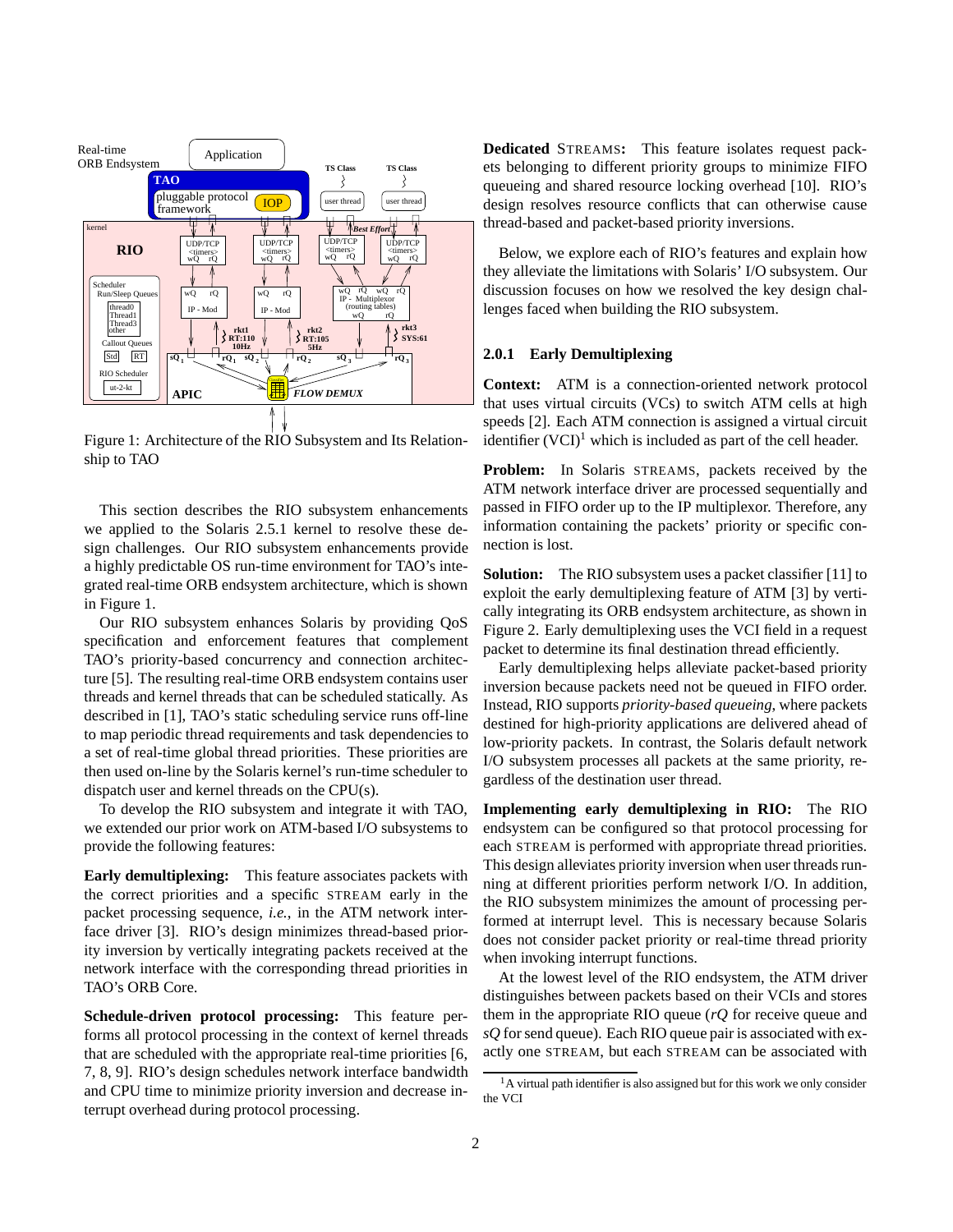

Figure 2: Early Demultiplexing in the RIO Subsystem

zero or more RIO queues, *i.e.*, there is a many to one relationship for the RIO queues. The RIO protocol processing kthread associated with the RIO queue then delivers the packets to TAO's ORB Core, as shown in Figure 1.

Figure 1 also illustrates how all periodic connections are assigned a dedicated STREAM, RIO queue pair, and RIO kthread for input protocol processing. RIO kthreads typically service their associated RIO queues at the periodic rate specified by an application. In addition, RIO can allocate kthreads to process the output RIO queue.

For example, Figure 1 shows four active connections: one periodic with a 10 Hz period, one periodic with a 5 Hz period, and two best-effort connections. Following the standard rate monotonic scheduling (RMS) model, the highest priority is assigned to the connection with the highest rate (10 Hz). In this figure, all packets received for the 10Hz connection are placed in RIO queue  $rQ_1$ . This queue is serviced periodically by RIO kthread  $rkt_1$ , which runs at real-time priority 110.

After it performs protocol processing, thread  $rkt_1$  delivers the packet to TAO's ORB Core where it is processed by a periodic user thread with real-time priority 110. Likewise, the data packets received for the 5 Hz connection are processed periodically by RIO kthread  $rkt_2$ , which performs the protocol processing and passes the packets up to the user thread.

The remaining two connections handle best-effort network traffic. The best-effort RIO queue  $(rQ_3)$  is serviced by a relatively low-priority kthread  $rkt_3$ . Typically, this thread will be assigned a period and computation time<sup>2</sup> to bound the total throughput allowed on the best-effort connections, as describe in the following section.

The packet classifier in TAO's I/O subsystem can be configured to consult its real-time scheduling service to determine where the packet should be placed. This is required when multiple applications use a single VC, as well as when the link layer is not ATM. In these cases, it is necessary to identify packets and associate them with rates/priorities on the basis of higher-level protocol addresses like TCP port numbers. Moreover, the APIC device driver can be modified to search the TAO's run-time scheduler [1] in the ORB's memory. TAO's run-time scheduler maps TCP port numbers to rate groups in constant  $O(1)$  time.

#### **2.0.2 Schedule-driven Protocol Processing**

**Context:** Many real-time applications require periodic I/O processing [12]. For example, avionics mission computers must process sensor data periodically to maintain accurate situational awareness [13]. If the mission computing system fails unexpectedly, corrective action must occur immediately.

**Problem:** Protocol processing of input packets in Solaris STREAMS is *demand-driven* [4], *i.e.*, when a packet arrives the STREAMS I/O subsystem suspends all user-level processing and performs protocol processing on the incoming packet. Demand-driven I/O can incur priority inversion, such as when the incoming packet is destined for a thread with a priority lower than the currently executing thread. Thus, the ORB endsystem may fail to meet the QoS requirements of the higher priority thread.

When sending packets to another host, protocol processing is typically performed within the context of the user thread that performed the write operation. The resulting packet is passed to the driver for immediate transmission on the network interface link. With ATM, a pacing value can be specified for each active VC, which allows simultaneous pacing of multiple packets out the network interface. However, pacing may not be adequate in overload conditions because output buffers can overflow, thereby losing or delaying high-priority packets.

**Solution:** RIO's solution is to perform *schedule-driven*, rather than demand–driven, protocol processing of network I/O requests. We implemented this solution in RIO by adding kernel threads that are *co-scheduled* with real-time user threads in the TAO's ORB Core. This design vertically integrates TAO's priority-based concurrency architecture throughout the ORB endsystem.

<sup>&</sup>lt;sup>2</sup>Periodic threads must specify both a period  $P$  and a per period computation time T.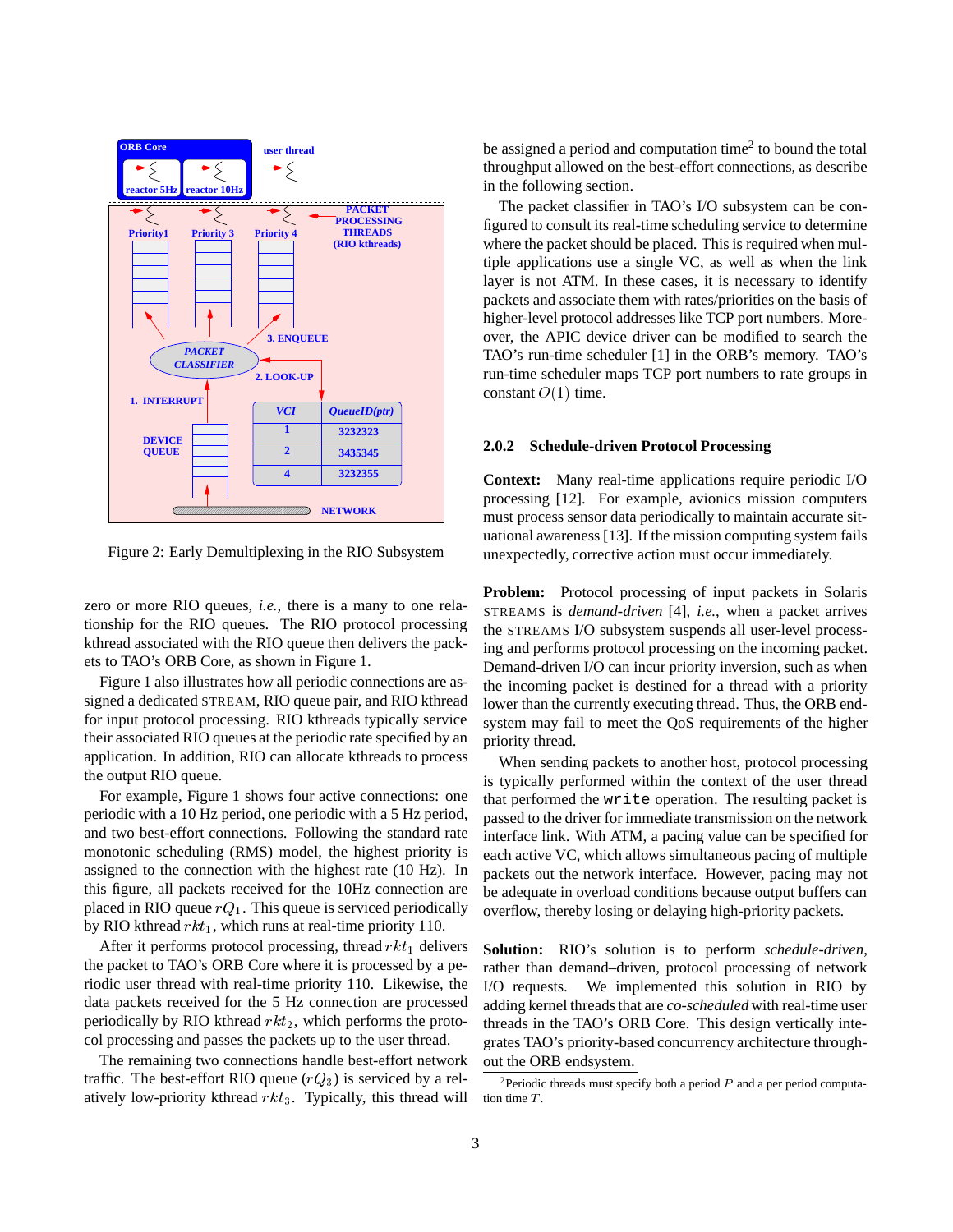**Implementing Schedule-driven protocol processing in RIO:** The RIO subsystem uses a *thread pool* [14] concurrency model to implement its schedule-driven kthreads. Thread pools are appropriate for real-time ORB endsystems because they (1) amortize thread creation run-time overhead and (2) place an upper limit on the total percentage of CPU time used by RIO kthreads [15].

Figure 3 illustrates the thread pool model used in RIO. This



Figure 3: RIO Thread Pool Processing of TCP/IP with QoS Support

pool of protocol processing kthreads (RIO kthreads), is created at I/O subsystem initialization. Initially these threads are not bound to any connection and are inactive until needed.

Each kthread in RIO's pool is associated with a queue. The queue links the various protocol modules in a STREAM. Each thread is assigned a particular *rate*, based on computations from TAO's static scheduling service [1]. This rate corresponds to the frequency at which requests are specified to arrive from clients. Packets are placed in the queue by the application (for clients) or by the interrupt handler (for servers). Protocol code is then executed by the thread to shepherd the packet through the queue to the network interface card or up to the application.

An additional benefit of RIO's thread pool design is its ability to bound the network I/O resources consumed by besteffort user threads. Consider the case of an endsystem that supports both real-time and best-effort applications. Assume the best-effort application is a file transfer utility like ftp. If an administrator downloads a large file to an endsystem, and no bounds are placed on the rate of input packet protocol processing, the system may become overloaded. However, with RIO kthreads, the total throughput allowed for best-effort connections can be bounded by specifying an appropriate period and computation time.

In statically scheduled real-time systems, kthreads in the pool are associated with different *rate groups*. This design complements the Reactor-based thread-per-priority concurrency model described in Section 2.0.2. Each kthread corresponds to a different rate of execution and hence runs at a different priority.

To minimize priority inversion throughout the ORB endsystem, RIO kthreads are co-scheduled with ORB Reactor threads. Thus, a RIO kthread processes I/O requests in the STREAMS framework and its user thread equivalent processes client requests in the ORB. Figure 4 illustrates how threadbased priority inversion is minimized in TAO's ORB endsystem by (1) associating a one-to-one binding between TAO user threads and STREAMS protocol kthreads and (2) minimizing the work done at interrupt context.



Figure 4: Alleviating Priority Inversion in TAO's ORB Endsystem

Both the ORB Core Reactor user thread and its associated RIO protocol kthread use Round-Robin scheduling. In this scheme, after either thread has a chance to run, its associated thread is scheduled. For instance, if the protocol kthread has packets for the application, the Reactor's user thread in the ORB Core will consume the packets. Similarly if the application has consumed or generated packets, the protocol kthread will send or receive additional packets.

### **2.0.3 Dedicated** STREAM**s**

**Context:** The RIO subsystem is responsible for enforcing QoS requirements for statically scheduled real-time applications with deterministic requirements.

**Problem:** Unbounded priority inversions can result when packets are processed asynchronously in the I/O subsystem without respect to their priority.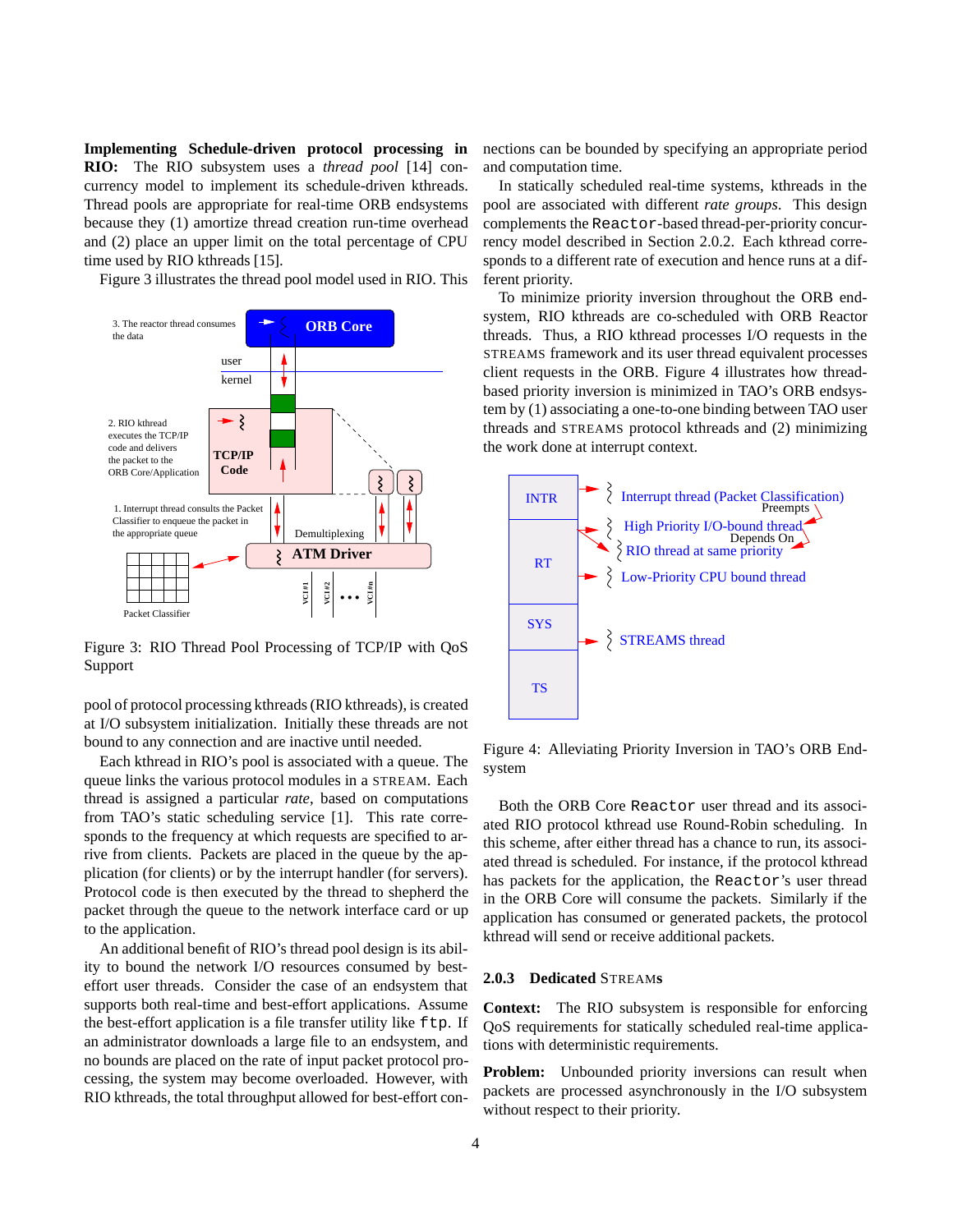**Solution:** The effects of priority inversion in the I/O subsystem are minimized by isolating data paths through STREAMS such that resource contention is minimized. This is done in RIO by providing a *dedicated* STREAM connection path that (1) allocates separate buffers in the ATM driver and (2) associates kernel threads with the appropriate RIO scheduling priority for protocol processing. This design resolves resource conflicts that can otherwise cause thread-based and packetbased priority inversions.

**Implementing Dedicated** STREAM**s in RIO:** Figure 1 depicts our implementation of Dedicated STREAMS in RIO. Incoming packets are demultiplexed in the driver and passed to the appropriate STREAM. A map in the driver's interrupt handler determines (1) the type of connection and (2) whether the packet should be placed on a queue or processed at interrupt context.

Typically, low-latency connections are processed in interrupt context. All other connections have their packets placed on the appropriate STREAM queue. Each queue has an associated protocol kthread that processes data through the STREAM. These threads may have different priorities assigned by TAO's scheduling service.

A key feature of RIO's Dedicated STREAMS design is its use of multiple output queues in the client's ATM driver. With this implementation, each connection is assigned its own transmission queue in the driver. The driver services each transmission queue according to its associated priority. This design allows RIO to associate low-latency connections with high-priority threads to assure that its packets are processed before all other packets in the system.

# **3 Empirical Benchmarking Results**

This section presents empirical results that show how the RIO subsystem decreases the upper bound on round-trip delay for latency-sensitive applications and provides periodic processing guarantees for bandwidth-sensitive applications. Other work [16] combines RIO and TAO to quantify the ability of the resulting ORB endsystem to support applications with realtime QoS requirements.

### **3.1 Hardware Configuration**

Our experiments were conducted using a FORE Systems ASX-1000 ATM switch connected to two SPARCs: a uniprocessor 300 MHz UltraSPARC2 with 256 MB RAM and a 170 MHz SPARC5 with 64 MB RAM. Both SPARCs ran Solaris 2.5.1 and were connected via a FORE Systems SBA-200e ATM interface to an OC3 155 Mbps port on the ASX-1000. The testbed configuration is shown in Figure 5.



Figure 5: ORB Endsystem Benchmarking Testbed

### **3.2 Measuring the End-to-end Real-time Performance of the RIO Subsystem**

Below, we present results that quantify (1) the cost of using kernel threads for protocol processing and (2) the benefits gained in terms of bounded latency response times and periodic processing guarantees. RIO uses a periodic processing model to provide bandwidth guarantees and to bound maximum throughput on each connection.

#### **3.2.1 Benchmarking Configuration**

Our experiments were performed using the testbed configuration shown in Figure 5. To measure round-trip latency we use a client application that opens a TCP connection to an "echo server" located on the SPARC5. The client sends a 64 byte data block to the echo server, waits on the socket for data to return from the echo server, and records the round-trip latency.

The client application performs 10,000 latency measurements, then calculates the mean latency, standard deviation, and standard error. Both the client and server run at the same thread priority in the Solaris real-time (RT) scheduling class.

Bandwidth tests were conducted using a modified version of ttcp [17] that sent 8 KB data blocks over a TCP connection from the UltraSPARC2 to the SPARC5. Threads that receive bandwidth reservations are run in the RT scheduling class, whereas best-effort threads run in the TS scheduling class.

### **3.2.2 Measuring the Relative Cost of Using RIO kthreads**

**Benchmark design:** This set of experiments measures the relative cost of using RIO kthreads versus interrupt threads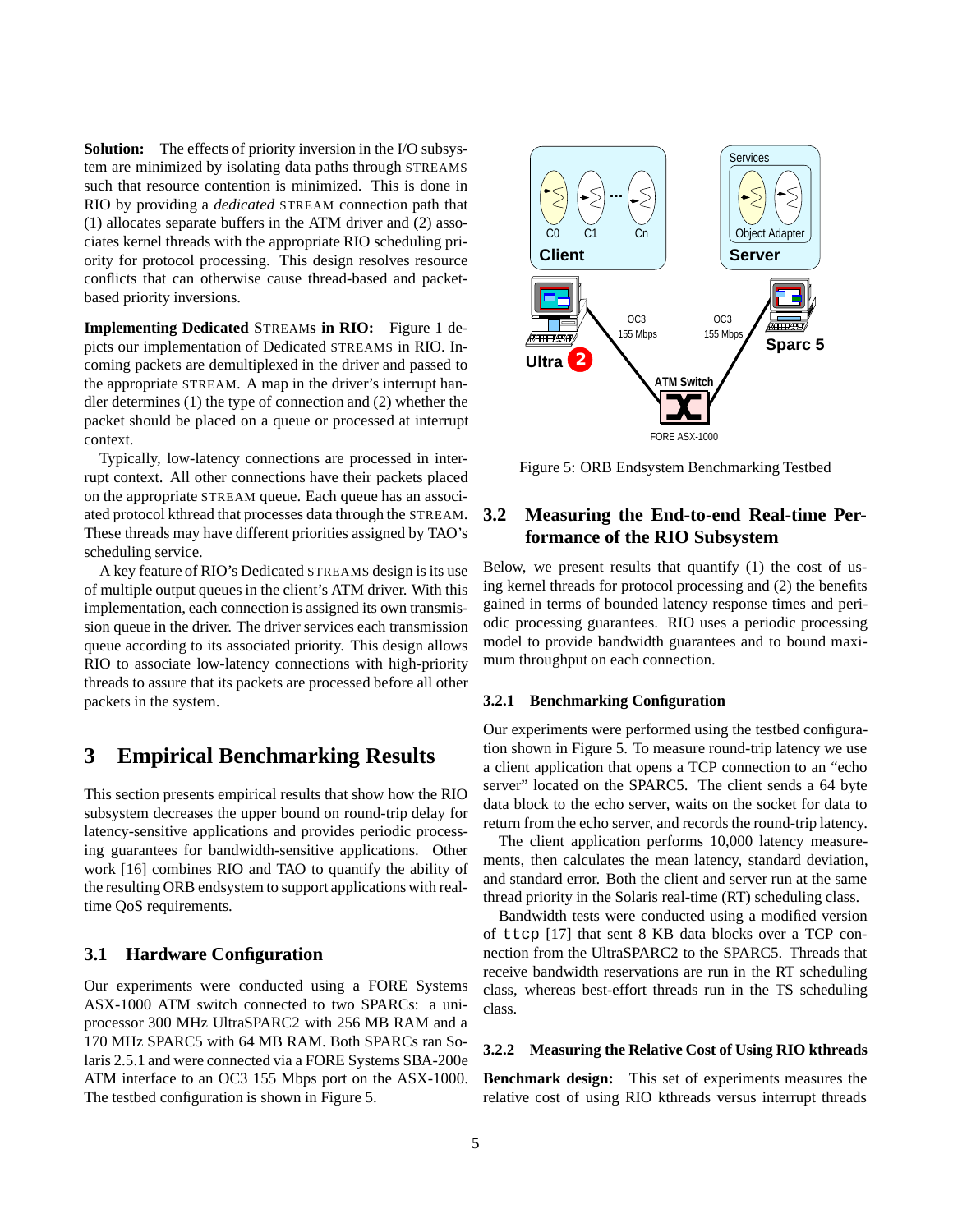(the default Solaris behavior) to process network protocols. The results show that it is relatively efficient to perform protocol processing using RIO kthreads in the RT scheduling class.

The following three test scenarios, used to measure the relative cost of RIO kthreads, are based on the latency test described in Section 3.2.1:

- 1. The default Solaris network I/O subsystem.
- 2. RIO enabled with the RIO kthreads in the real-time scheduling class with a global priority of 100.
- 3. RIO enabled with the RIO kthreads in the system scheduling class with a global priority of 60 (system priority 0).

In all three cases, 10,000 samples were collected with the client and server user threads running in the real-time scheduling class with a global priority of 100.

**Benchmark results and analysis:** In each test, we determined the mean, maximum, minimum, and jitter (standard deviation) for each set of samples. The benchmark configuration is shown in Figure 6 and the results are summarized in the



Figure 6: RIO kthread Test Configuration

table below:

|                             | Mean                      | Max                       | Min                       | <b>Jitter</b> |
|-----------------------------|---------------------------|---------------------------|---------------------------|---------------|
| Default behavior            | $653 \mu s$               | $807$ us                  | 613 $\mu$ s               | 19.6          |
| Ι<br><b>RIO RT</b> kthreads | $665 \text{ }\mu\text{s}$ | $824 \text{ }\mu\text{s}$ | $620 \text{ }\mu\text{s}$ | 18.8          |
| RIO SYS kthreads            | $799 \text{ }\mu\text{s}$ | $1014$ us                 | $729 \text{ }\mu\text{s}$ | 38.0          |

As shown in this table, when the RIO kthreads were run in the RT scheduling class the average latency increased by 1.8% or  $12\mu$ s. The maximum latency value, which is a measure of the upper latency bound, increased by 2.1% or  $17 \mu s$ . The jitter, which represents the degree of variability, actually decreased by 4.1%. The key result is that jitter was not negatively affected by using RIO kthreads.

As expected, the mean latency and jitter increased more significantly when the RIO kthreads ran in the system scheduling class. This increase is due to priority inversion between the user and kernel threads, as well as competition for CPU time with other kernel threads running in the system scheduling class. For example, the STREAMS background threads, callout queue thread, and deferred bufcall processing all run with a global priority of 60 in the system scheduling class.

Figure 7 plots the distribution of the latency values for the latency experiments. This figure shows the number of samples



Figure 7: Latency Measurements versus Priority of kthreads

obtained at a given latency value  $+/-5 \mu s$ . The distribution of the default behavior and RIO with RT kthreads are virtually identical, except for a shift of  $\sim$ 12  $\mu$ s.

Our measurements reveal the effect of performing network protocol processing at interrupt context versus performing it in a RIO kthread. With the interrupt processing model, the input packet is processed immediately up through the network protocol stack. Conversely, with the RIO kthreads model, the packet is placed in a RIO queue and the interrupt thread exits. This causes a RIO kthread to wake up, dequeue the packet, and perform protocol processing within its thread context.

A key feature of using RIO kthreads for protocol processing is their ability to assign appropriate kthread priorities and to defer protocol processing for lower priority connections. Thus, if a packet is received on a high-priority connection, the associated kthread will preempt lower priority kthreads to process the newly received data.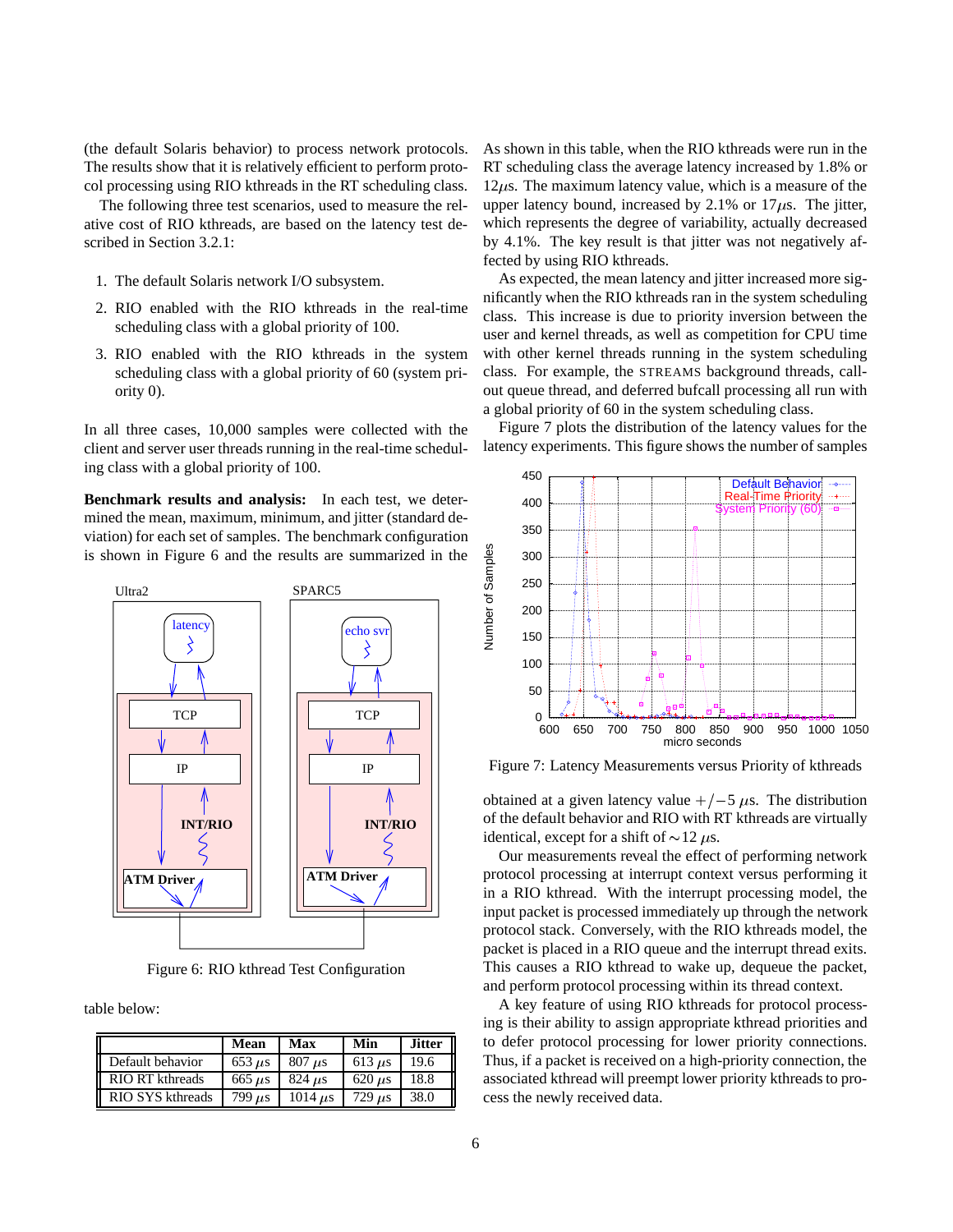The results shown in Figure 7 illustrate that using RIO kthreads in the RT scheduling class results in a slight increase of 13-15  $\mu$ s in the round-trip processing times. This latency increase stems from RIO kthread dispatch latencies and queuing delays. However, the significant result is that latency jitter decreases for real-time RIO kthreads.

### **3.2.3 Measuring Low-latency Connections with Competing Traffic**

**Benchmark design:** This experiment measures the determinism of the RIO subsystem while performing prioritized protocol processing on a heavily loaded server. The results illustrate how RIO behaves when network I/O demands exceed the ability of the ORB endsystem to process all requests. The SPARC5 is used as the server in this test because it can process only  $\sim$ 75% of the full link speed on an OC3 ATM interface using ttcp with 8 KB packets.

Two different classes of data traffic are created for this test: (1) a low-delay, high-priority message stream and (2) a besteffort (low-priority) bulk data transfer stream. The message stream is simulated using the latency application described in Section 3.2.1. The best-effort, bandwidth intensive traffic is simulated using a modified version of the ttcp program, which sends 8 KB packets from the client to the server.

The latency experiment was first run with competing traffic using the default Solaris I/O subsystem. Next, the RIO subsystem was enabled, RIO kthreads and priorities were assigned to each connection, and the experiment was repeated. The RIO kthreads used for processing the low-delay, high-priority messages were assigned a real-time global priority of 100. The latency client and echo server were also assigned a real-time global priority of 100.

The best-effort bulk data transfer application was run in the time-sharing class. The corresponding RIO kthreads ran in the system scheduling class with a global priority of 60. In general, all best effort connections use a RIO kthread in the SYS scheduling class with a global priority of 60. Figure 8 shows the configuration for the RIO latency benchmark.

**Benchmark results and analysis:** The results from collecting 1,000 samples in each configuration are summarized in the table below:

|         | Mean                       | Max                        | Min                       | <b>Jitter</b>             |
|---------|----------------------------|----------------------------|---------------------------|---------------------------|
| Default | $1072 \text{ }\mu\text{s}$ | $3158 \text{ }\mu\text{s}$ | $594 \text{ }\mu\text{s}$ | 497 $\mu$ s               |
| RIO     | 946 $\mu$ s                | $2038 \mu s$               | $616 \text{ }\mu\text{s}$ | $282 \text{ }\mu\text{s}$ |

This table compares the behavior of the default Solaris I/O subsystem with RIO. It illustrates how RIO lowers the upper bound on latency for low-delay, high-priority messages in the presence of competing network traffic. In particular, RIO lowered the maximum round-trip latency by  $35\%$  (1,120  $\mu$ s), the



Figure 8: RIO Low-latency Benchmark Configuration

average latency by 12% (126  $\mu$ s), and jitter by 43% (215  $\mu$ s). The distribution of samples are shown in Figure 9. This figure



Figure 9: Latency with Competing Traffic

highlights how RIO lowers the upper bound of the round-trip latency values.

These performance results are particularly relevant for realtime systems where ORB endsystem predictability is crucial. The ability to specify and enforce end-to-end priorities over transport connections helps ensure that ORB endsystems achieve end-to-end determinism.

Another advantage of RIO's ability to preserve end-to-end priorities is that the overall system utilization can be increased. For instance, the experiment above illustrates how the up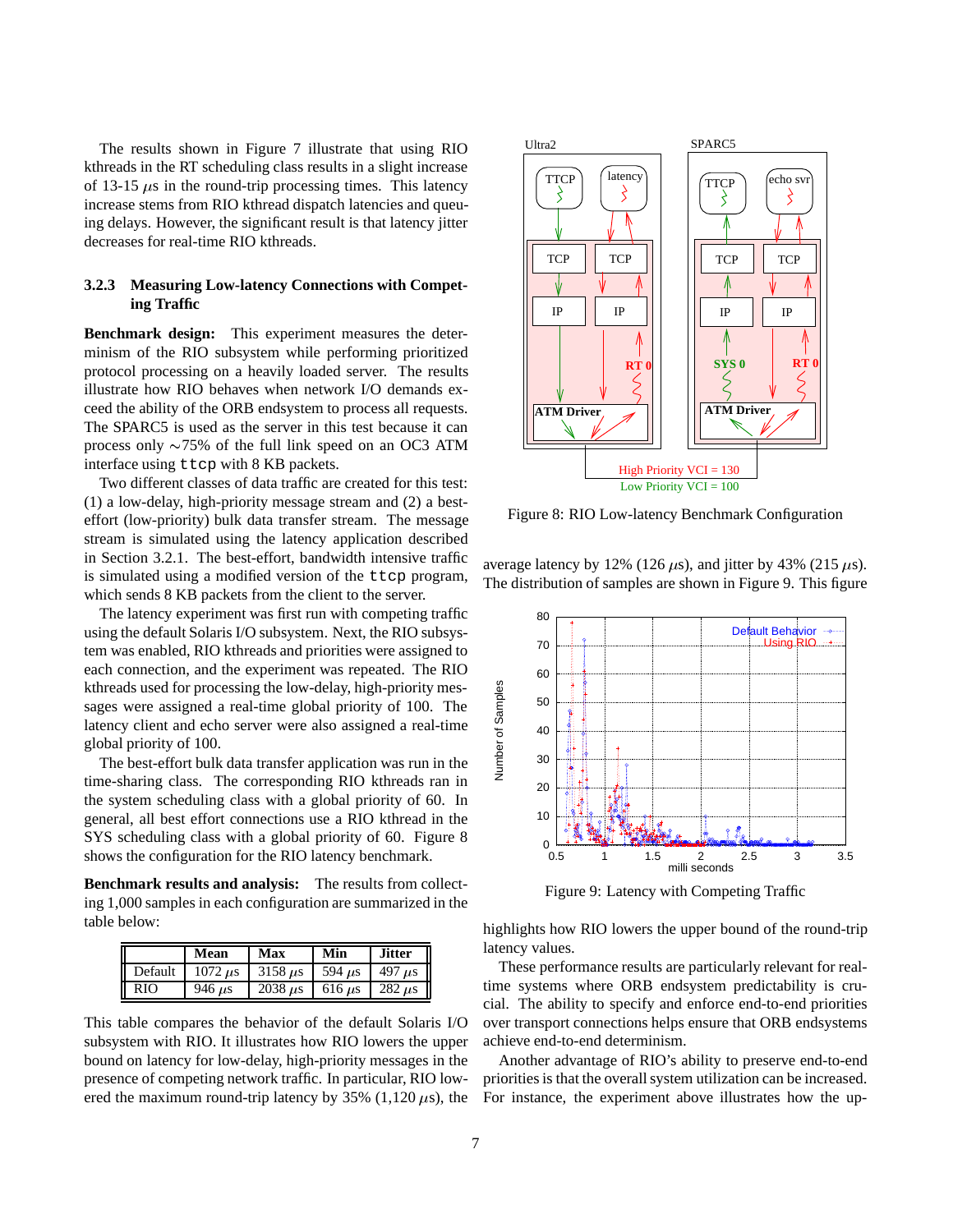per bound on latency was reduced by using RIO to preserve end-to-end priorities. For example, system utilization may be unable to exceed 50% while still achieving a 2 ms upper bound for high-priority message traffic. However, higher system utilization can be achieved when an ORB endsystem supports real-time I/O. The results in this section demonstrate this: RIO achieved latencies no greater than 2.038 ms, even when the ORB endsystem was heavily loaded with best-effort data transfers.

Figure 10 shows the average bandwidth used by the modified ttcp applications during the experiment. The dip in



Figure 10: Bandwidth of Competing Traffic

throughput between sample numbers 10 and 20 occurred when the high-priority latency test was run, which illustrates how RIO effectively reallocates resources when high-priority message traffic is present. Thus, the best-effort traffic obtains slightly lower bandwidth when RIO is used.

### **3.2.4 Measuring Bandwidth Guarantees for Periodic Processing**

**Benchmark design:** RIO can enforce bandwidth guarantees because it implements the schedule-driven protocol processing model described in Section 2.0.2. In contrast, the default Solaris I/O subsystem processes all input packets on-demand at interrupt context, *i.e.*, with a priority higher than all other user threads and non-interrupt kernel threads.

The following experiment demonstrates the advantages and accuracy of RIO's periodic protocol processing model. The experiment was conducted using three threads that receive specific periodic protocol processing, *i.e.*, bandwidth, guarantees from RIO. A fourth thread sends data using only best-effort guarantees.

All four threads run the ttcp program, which sends 8 KB data blocks from the UltraSPARC2 to the SPARC5. For each bandwidth-guaranteed connection, a RIO kthread was allocated in the real-time scheduling class and assigned appropriate periods and packet counts, *i.e.*, computation time. The best-effort connection was assigned the default RIO kthread, which runs with a global priority of 60 in the system scheduling class. Thus, there were four RIO kthreads, three in the real-time scheduling class and one in the system class. The following table summarizes the RIO kthread parameters for the bandwidth experiment.

| RIO Config    | <b>Period</b>   | <b>Priority</b> | <b>Packets</b> | <b>Bandwidth</b> |
|---------------|-----------------|-----------------|----------------|------------------|
| kthread 1     | 10 ms           | 110             |                | 6.4 MBps         |
| kthread 2     | $10 \text{ ms}$ | 105             |                | 3.2 MBps         |
| kthread 3     | $10 \text{ ms}$ | 101             |                | 1.6 MBps         |
| kthread 4     | Async           | 60              | Available      | Available        |
| (best-effort) |                 |                 |                |                  |

The three user threads that received specific bandwidth guarantees were run with the same real-time global priorities as their associated RIO kthreads. These threads were assigned priorities related to their guaranteed bandwidth requirements – the higher the bandwidth the higher the priority. The ttcp application thread and associated RIO kthread with a guaranteed 6.4 MBps were assigned a real-time priority of 110. The application and RIO kernel threads with a bandwidth of 3.2 MBps and 1.6 MBps were assigned real-time priorities of 105 and 101, respectively.

As described in Section 2.0.1, the RIO kthreads are awakened at the beginning of each period. They first check their assigned RIO queue for packets. After processing their assigned number of packets they sleep waiting for the start of the next period.

The best-effort user thread runs in the time sharing class. Its associated RIO kthread, called the "best-effort" RIO kthread, is run in the system scheduling class with a global priority of 60. The best-effort RIO kthread is not scheduled periodically. Instead, it waits for the arrival of an eligible network I/O packet and processes it "on-demand." End-to-end priority is maintained, however, because the best-effort RIO kthread has a global priority lower than either the user threads or RIO kthreads that handle connections with bandwidth guarantees.

**Benchmark results and analysis:** In the experiment, the best-effort connection starts first, followed by the 6.4 MBps, 3.2 MBps, and 1.6 MBps guaranteed connections, respectively. Figure 11 presents the results, showing the effect of the guaranteed connection on the best-effort connection.

This figure clearly shows that the guaranteed connections received their requested bandwidths. In contrast, the besteffort connection loses bandwidth proportional to the bandwidth granted to guaranteed connections. The measuring interval was small enough for TCPs "slow start" algorithm [18] to be observed.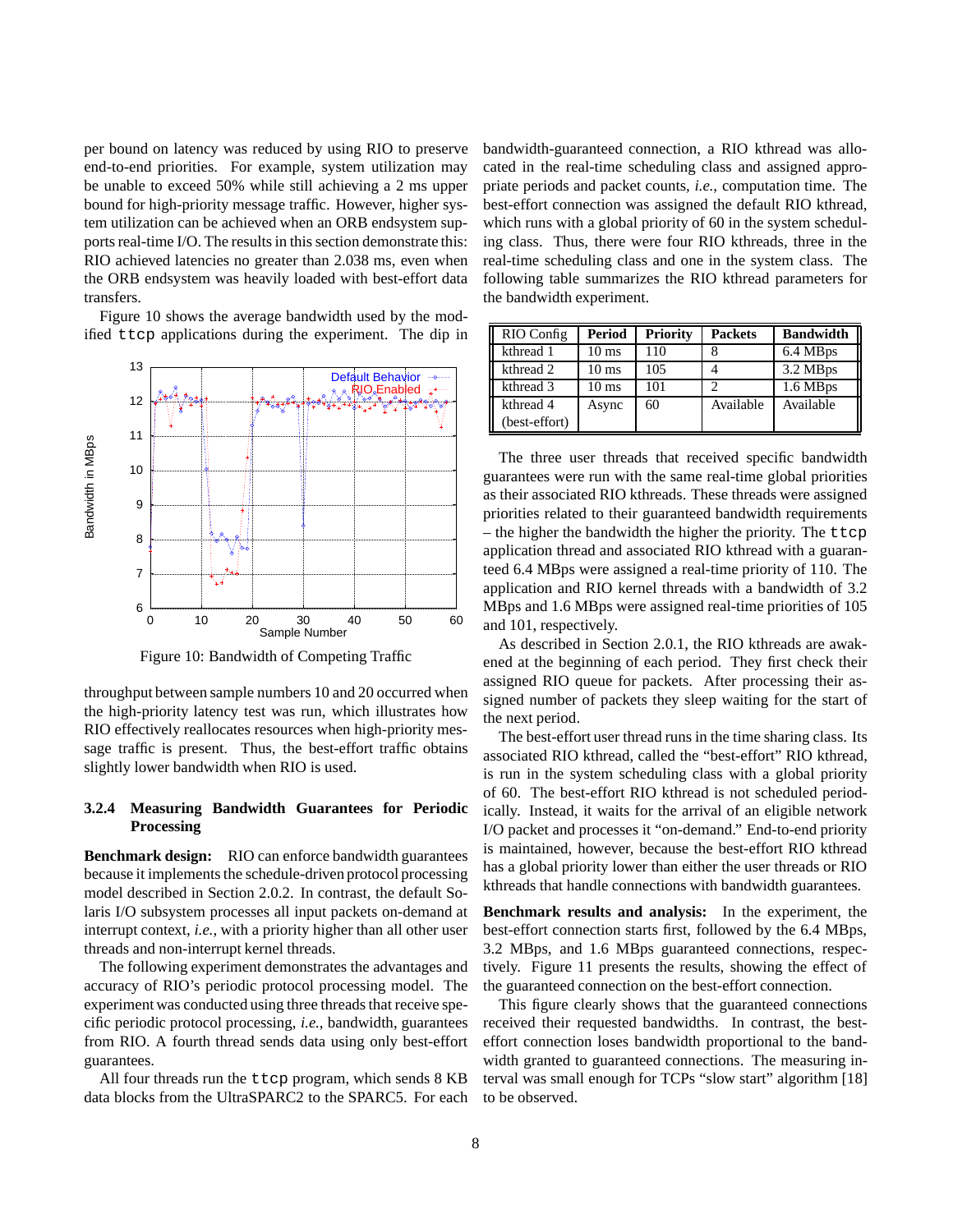

Figure 11: Bandwidth Guarantees in RIO

Periodic protocol processing is useful to guarantee bandwidth and bound the work performed for any particular connection. For example, we can specify that the best-effort connection in the experiment above receive no more than 40% of the available bandwidth on a given network interface.

### **3.3 Summary of Empirical Results**

Our empirical results presented in Section 3 illustrate how RIO provides the following benefits to real-time ORB endsystems:

**1. Reduced latency and jitter:** RIO reduces round-trip latency and jitter for real-time network I/O, even during high network utilization. RIO prioritizes network protocol processing to ensure resources are available when needed by real-time applications.

**2. Enforced bandwidth guarantees:** The RIO periodic processing model provides network bandwidth guarantees. RIO's schedule-driven protocol processing enables an application to specify periodic I/O processing requirements which are used to guarantee network bandwidth.

**3. Fine-grained resource control:** RIO enables finegrained control of resource usage, *e.g.*, applications can set the maximum throughput allowed on a per-connection basis. Likewise, applications can specify their priority and processing requirements on a per-connection basis. TAO also uses these specifications to create off-line schedules for statically configured real-time applications.

**4. End-to-end priority preservation:** RIO preserves endto-end operation priorities by co-scheduling TAO's ORB Reactor threads with RIO kthreads that perform I/O processing.

**5. Supports best-effort traffic:** RIO supports the four QoS features described above without unduly penalizing besteffort, *i.e.*, traditional network traffic. RIO does not monopolize the system resources used by real-time applications. Moreover, because RIO does not use a fixed allocation scheme, resources are available for use by best-effort applications when they are not in use by real-time applications.

# **4 Concluding Remarks**

This paper focuses on the design and performance of a realtime I/O (RIO) subsystem that enhances the Solaris 2.5.1 kernel to enforce the QoS requirements of applications. RIO supports a vertically integrated, high-performance endstation from the network interface through software protocol processing to the user application threads. Three classes of I/O, besteffort, periodic and low latency, are supported in RIO.

A novel feature of the RIO subsystem is its integration of real-time scheduling and protocol processing, which allows RIO to support guaranteed bandwidth and low-delay applications. To accomplish this, we extended the concurrency architecture and thread priority mechanisms of the TAO real-time ORB into the RIO subsystem. This design minimizes sources of priority inversion that cause non-determinism.

RIO is designed to operate with high-performance interfaces such as the 1.2 Gbps ATM port interconnect controller (APIC) [3]. The APIC supports (1) shared memory pools between user and kernel space, (2) per-VC pacing, (3) two levels of priority queues, and (4) interrupt disabling on a per-VC bases. The current RIO prototype has been developed using a commercial Fore interface, as described in Section 3.

We learned the following lessons from the RIO project:

**Vertical integration of endsystems is essential for end-toend priority preservation:** Conventional operating systems do not provide adequate support for the QoS requirements of distributed, real-time applications. By vertically integrating the I/O subsystem, the endsystem can reduce the duration of priority inversions and maximize overall system utilization. Consequently, effective throughput increases and upper bounds on latencies are reduced. Moreover, by combining RIO with the TAO rela-time ORB, QoS properties can be preserved end-to-end in a distributed object, real-time environment [19].

**Schedule-driven protocol processing reduces jitter significantly:** After integrating RIO with TAO, we measured a significant reduction in average latency and jitter. Moreover, the latency and jitter of low-priority traffic were not affected adversely. Our results illustrate how configuring asynchronous protocol processing [20] strategies in the Solaris kernel can